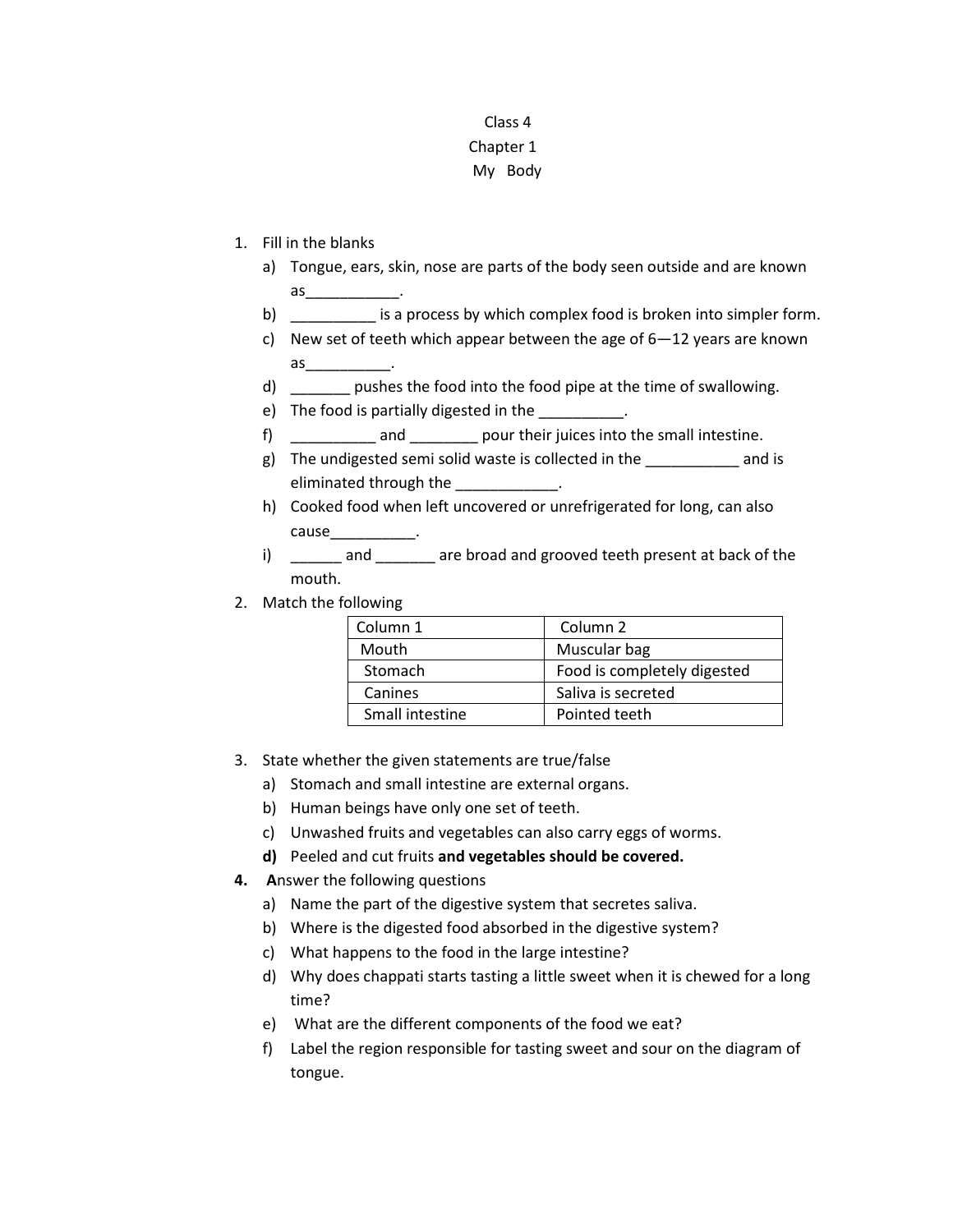- g) Draw a labeled diagram of digestive system.
- h) List 5 ways in which we can protect our teeth.
- i) Label the different type of teeth in given figure



- 5. Give reason for the following
	- a) We need to take care of our teeth.
	- b) The cooked food should not be kept uncovered and outside the refrigerator.